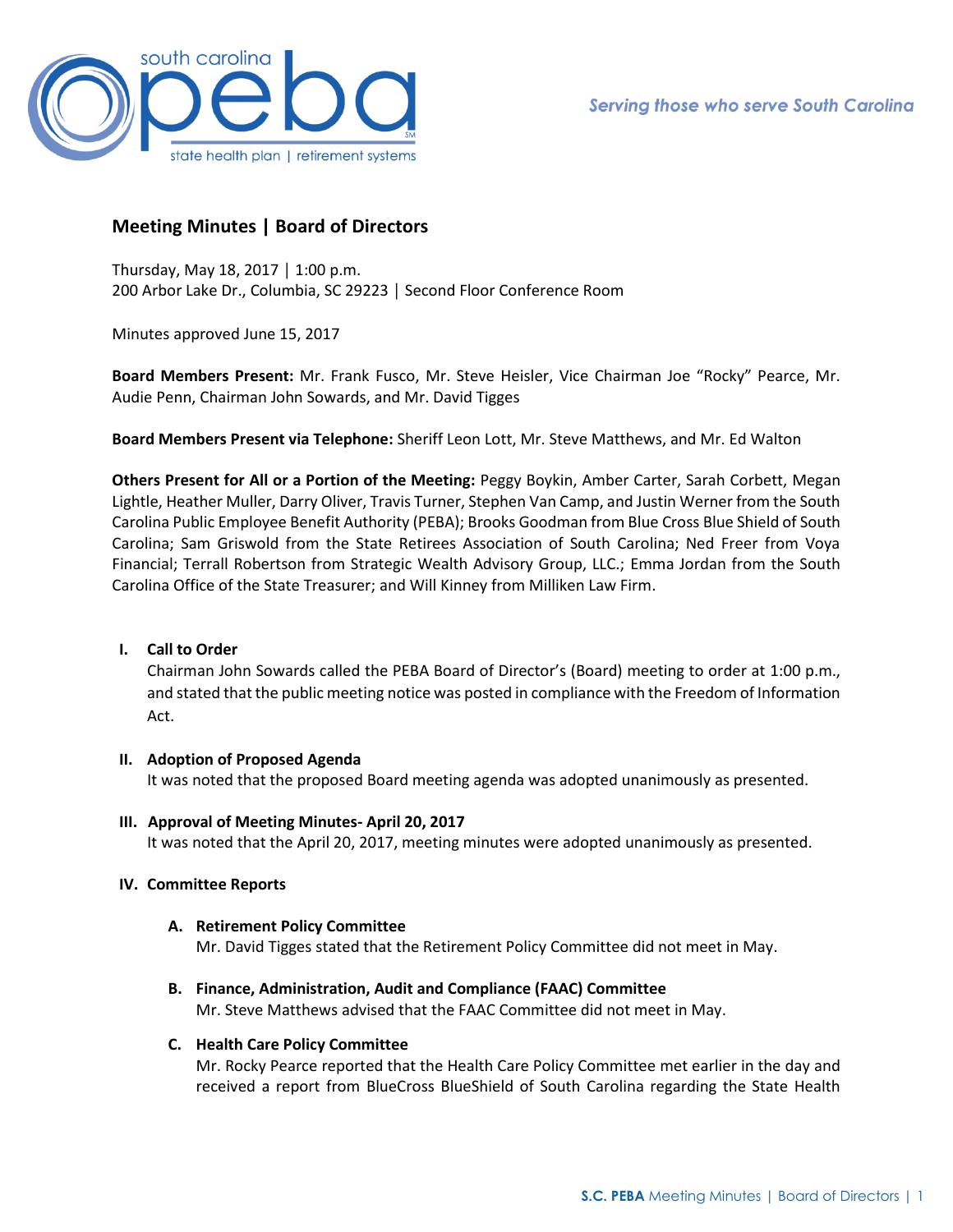Plan's population management initiatives. Mr. Pearce commended staff on their efforts to engage members and promote heathier outcomes.

#### **V. Old Business**

# **A. Director's Report**

Ms. Peggy Boykin, Executive Director, stated that the Governor signed the Pension Reform Bill which will become effective July 1, 2017. Ms. Boykin reminded the Board that the South Carolina Retirement System (SCRS) employee contribution rate will increase to 9.0 percent, and the Police Officers Retirement System (PORS) employee contribution rate will increase to 9.75 percent.

Ms. Boykin advised that budget deliberations are still continuing, but both the House and Senate versions includes approximately \$25 million for full funding of the State Health Plan (excluding adult well visits), with no employee premium increase, and no changes in copayments or deductibles. Both versions of the budget also includes \$10 million as requested for implementation of the Operational Assessment. Ms. Boykin reported that the House and Senate versions of the budget differ in the funding for retirement contributions. For state agencies and school districts, the House version of the budget intends for the general fund to cover approximately \$34 million of the first one percent of the increase in employer contribution rates, and the entire second one percent (approximately \$118 million) of the increase in employer contribution rates for all employers regardless of source of funds. Ms. Boykin added that the Senate version of the budget covers the normal share of the first one percent, and the second one percent would be funded through the local government employee benefits pool, and money derived from federal and other funds.

Ms. Boykin reported that as of last week, fiscal year-to-date investment returns are approximately 10 percent.

# **B. Roundtable Discussion**

 At the conclusion of the Director's Report, Chairman Sowards provided an opportunity for a roundtable discussion. Mr. Tigges complimented Ms. Boykin on her tremendous efforts in getting the Retirement Reform passed. Chairman Sowards echoed Mr. Tigges' remarks and thanked Ms. Boykin for her professionalism and dedication to PEBA. Ms. Boykin thanked Chairman Sowards and Mr. Tigges for their remarks, and also thanked and acknowledged PEBA staff for their hard work and accomplishments.

# **VI. Executive Session for the Purpose of Discussing Contractual Matters pursuant to S.C. Code Ann. Section 30-4-70(A)(2)**

At 1:20 p.m., Mr. Tigges made a motion, which was seconded by Mr. Audie Penn, and passed unanimously, to recede into executive session for the purpose of receiving legal advice.

The Committee reconvened in open session at 1:39 p.m. Chairman Sowards announced that no action was taken by the Board while in executive session.